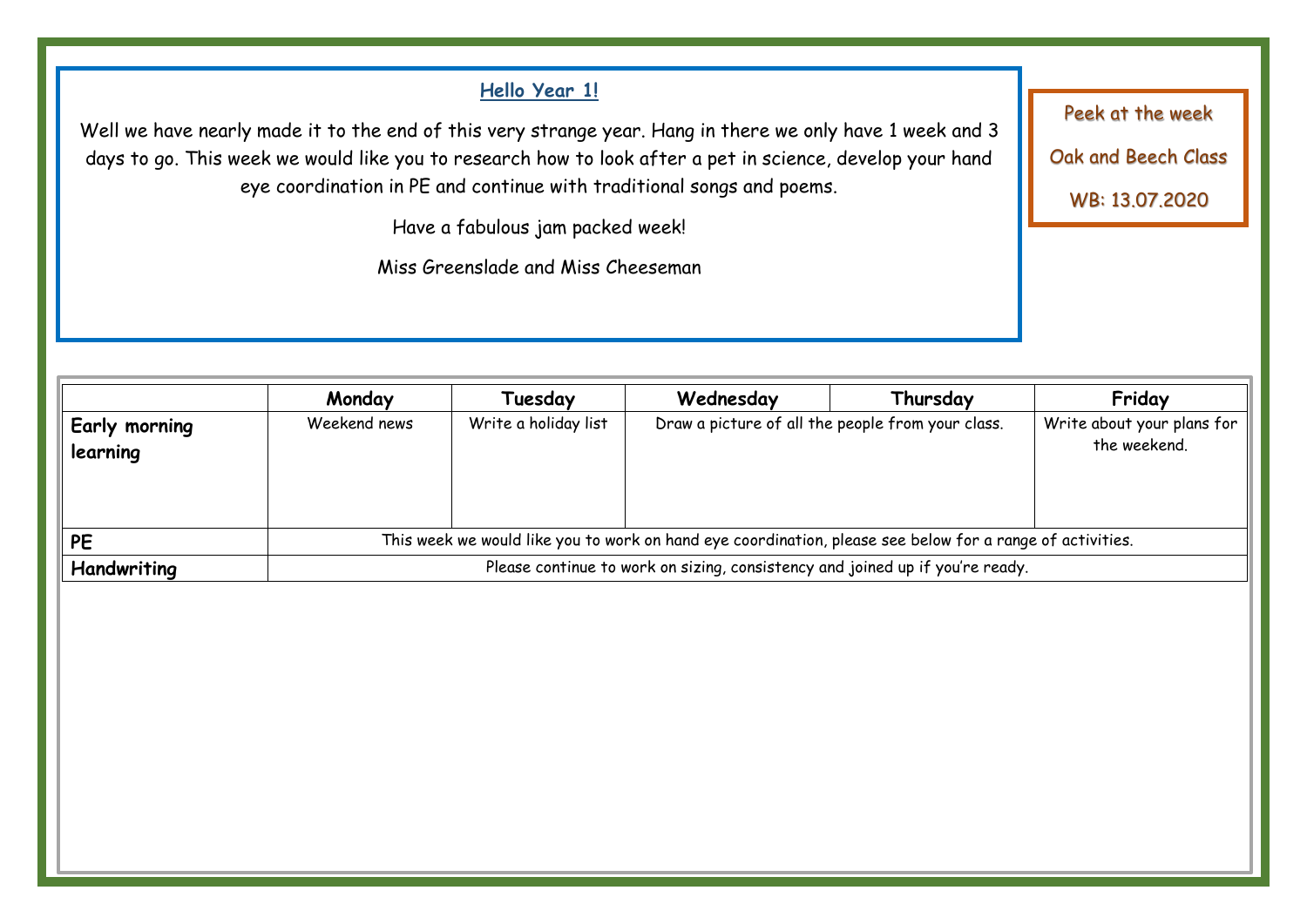#### **Handwriting**

When we do handwriting practise in school, we use a handwriting book and pencil. There are 4 lines in their book, when writing lowercase, we encourage them to start on the bottom middle line. Numbers and capital letters at the top line. If your child has good formation and a good size of handwriting, they will be encouraged to join up their writing.

You can either practise lower case letters or write any words. The most important thing is the children's letter sizes are the same size. We try to get them to write small (in between the 2 middle lines). For some children however, they are not developmentally ready, and this is fine!



#### **Spellings**

The children need to read and spell these words.

Ladybirds are expected to write each word in a sentence too. This shows they have good understanding of what the word means.

| <b>Butterflies</b> | Bees           | Ladybirds      |
|--------------------|----------------|----------------|
| m.a.d.e.           | r.ot           | re.n.e.w       |
| W.O.N.P.           | $n.$ ote       | S.C.T.P.M      |
| cake               | cub            | ste w          |
| $c$ are            | $c$ ube        | $th$ row       |
| $l$ ate            | tu.b           | sister         |
| S.A.NP.            | tube           | another        |
| shade              | LLS.           | <i>brother</i> |
| ftame              | LLS.P.         | mother         |
| grape              | $c$ <i>ut</i>  | father         |
| share              | $c$ <i>ute</i> | together       |

#### **\* Extra challenge**

Can you write and or but in your sentence.

#### **Hand eye coordination activities**

This week we would like you to work on hand eye coordination activities. Feel free to choose from the following activities each day: Skipping, tennis, bouncing and catching, throwing a ball at a target or into a bowl, kicking a ball at a target, throwing a ball through a hoop, batting a ball, threading and lacing, skittles, knocking down targets by rolling or kicking a ball, balancing,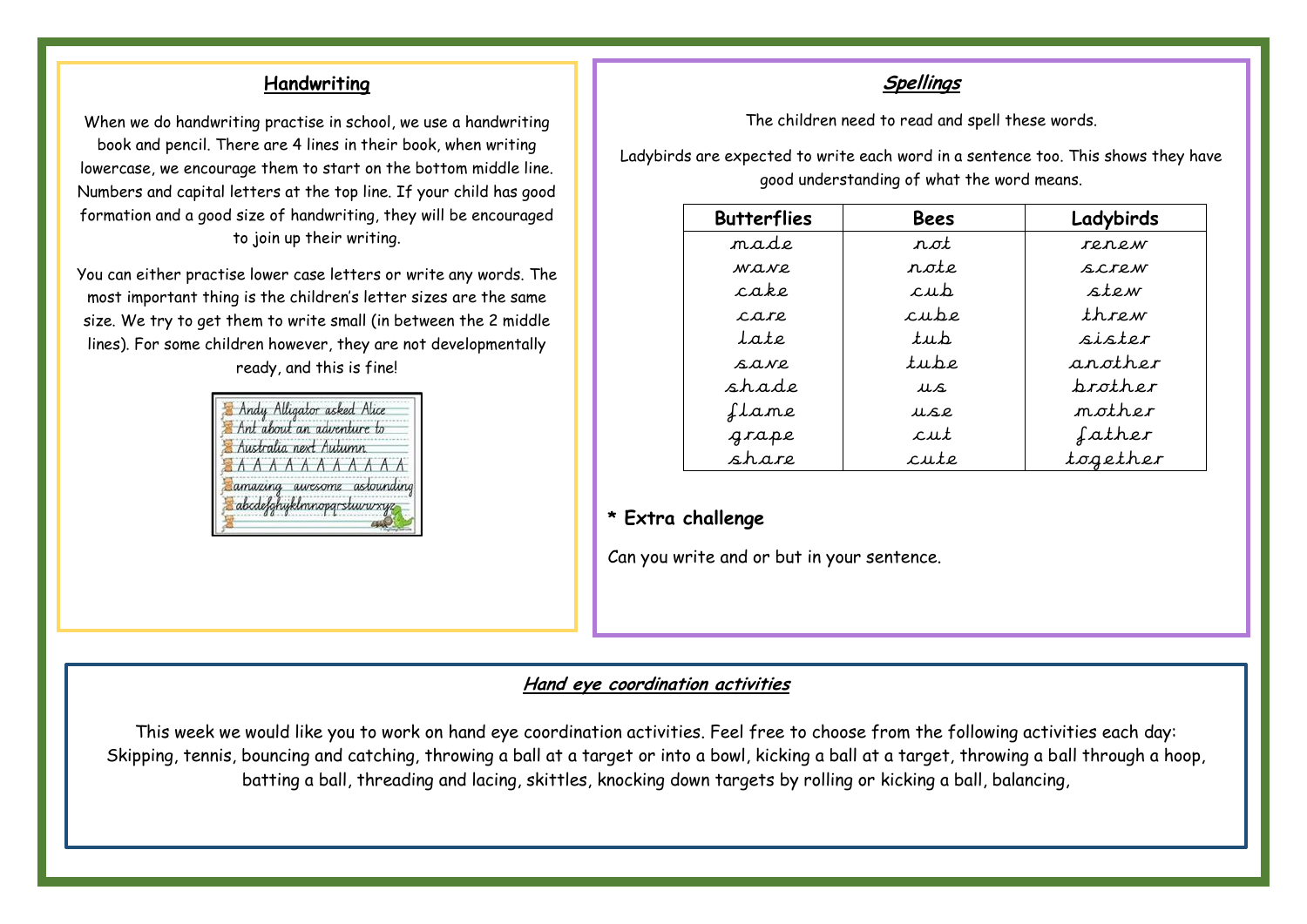# **English**

# **We are continuing with our traditional poems and songs.**

| Monday                                                                                                                                                                                                                                                | Tuesday                                                                            | Wednesday                                                                                                                            | Thursday                                                       | Friday                                                                                                        |
|-------------------------------------------------------------------------------------------------------------------------------------------------------------------------------------------------------------------------------------------------------|------------------------------------------------------------------------------------|--------------------------------------------------------------------------------------------------------------------------------------|----------------------------------------------------------------|---------------------------------------------------------------------------------------------------------------|
| Recap on the poems and songs you<br>sung last week.<br>Have ago at singing them.<br>Sing London's burning discuss how<br>easily the words can be changed,<br>Think about how many syllables are in<br>each of the words and clap them as<br>you sing. | Sing Ring-a-Roses, have a go at the<br>other verses.                               | Look at the poems Jack<br>be nimble and Ding dong<br>bell.<br>Highlight the rhyming<br>words.                                        | Have a go at singing the<br>traditional songs and<br>poems     | Choose one of your<br>favourite poems from<br>over the last 2 weeks.<br>Sing and perform it<br>using actions. |
| <b>Activity</b>                                                                                                                                                                                                                                       | <b>Activity</b>                                                                    | <b>Activity</b>                                                                                                                      | <b>Activity</b>                                                | <b>Activity</b>                                                                                               |
| Have a go at singing the Maths,<br>Maths, we are counting poem.                                                                                                                                                                                       | Read sing a song of sixpence,<br>underline all the words that rhyme.               | Learn Oranges and Lemons.                                                                                                            | Have a go at learning and<br>performing a traditional<br>poem. | Using your best<br>handwriting, have a go<br>at copying it out.                                               |
| Using the poems on the following<br>sheet, cut them up then stick them<br>back in the right order.                                                                                                                                                    | Create a rhyming word table and<br>add other rhyming words<br>King<br>money<br>rye | Try and perform it with a<br>parent using the traditional<br>hand archways.<br>You many need some family<br>members to help you out. | Learn it, sing it, do<br>actions.                              |                                                                                                               |
| Extension<br>Can you make your own round up?                                                                                                                                                                                                          | Extension<br>Take one of the words and write it<br>in a sentence.                  | www.singup.org/songbank/s<br>ong-bank/song-<br>detail/view/176-oranges-<br>and-lemons/                                               |                                                                |                                                                                                               |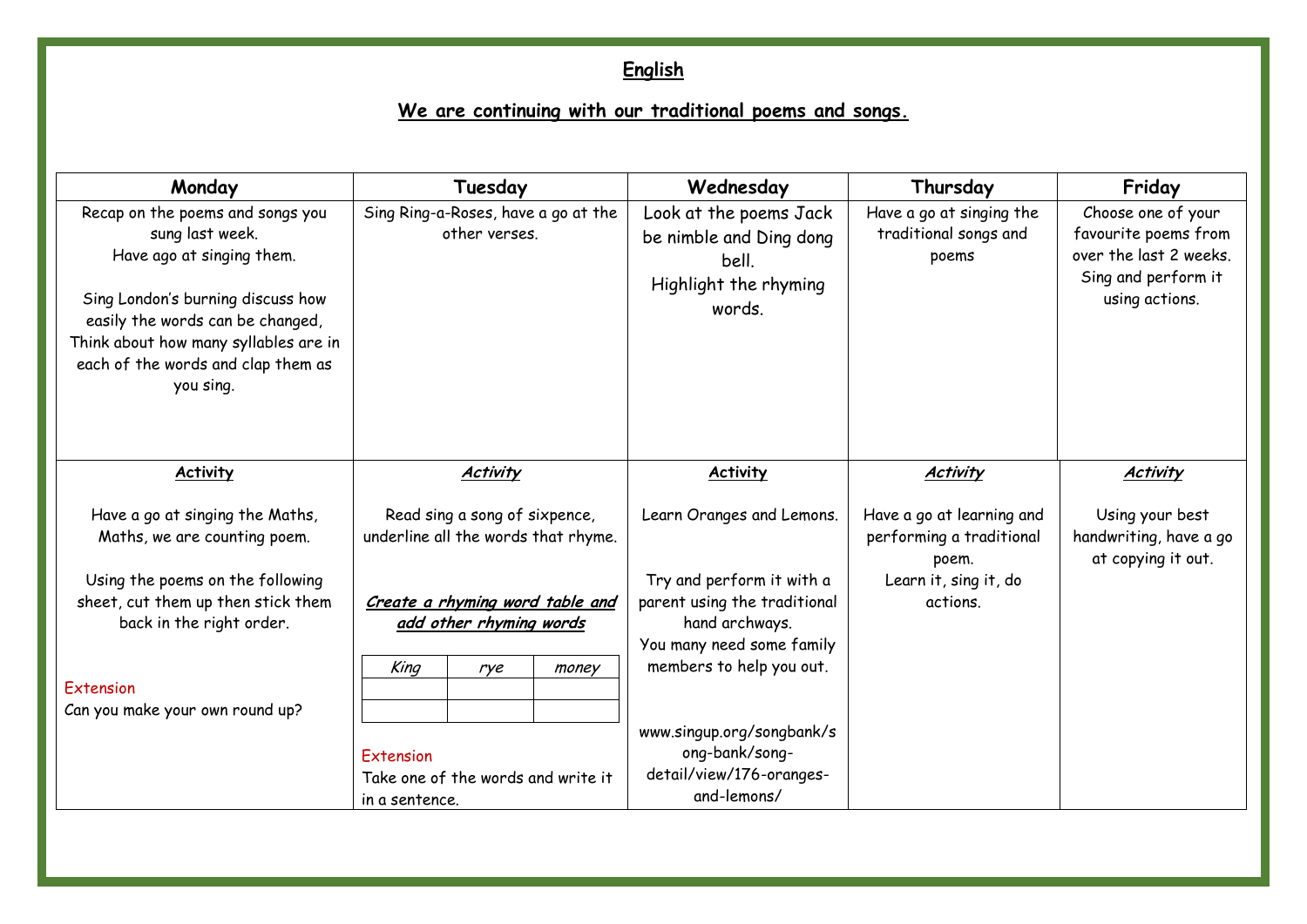*Mondays English*

Maths, maths! Maths, maths!

We are counting, we are counting!

Now we've got it, now we've got it!

What's the answer, what's the answer?

Simon's singing, Simon's singing!

Fetch the shakers, fetch the shakers!

Can you hear him? Can you hear him?

Yeah, yeah! Yeah, yeah!

In the playground, in the playground!

We are jumping, we are jumping!

Don't fall over, don't fall over!

Bounce, bounce! Bounce, bounce!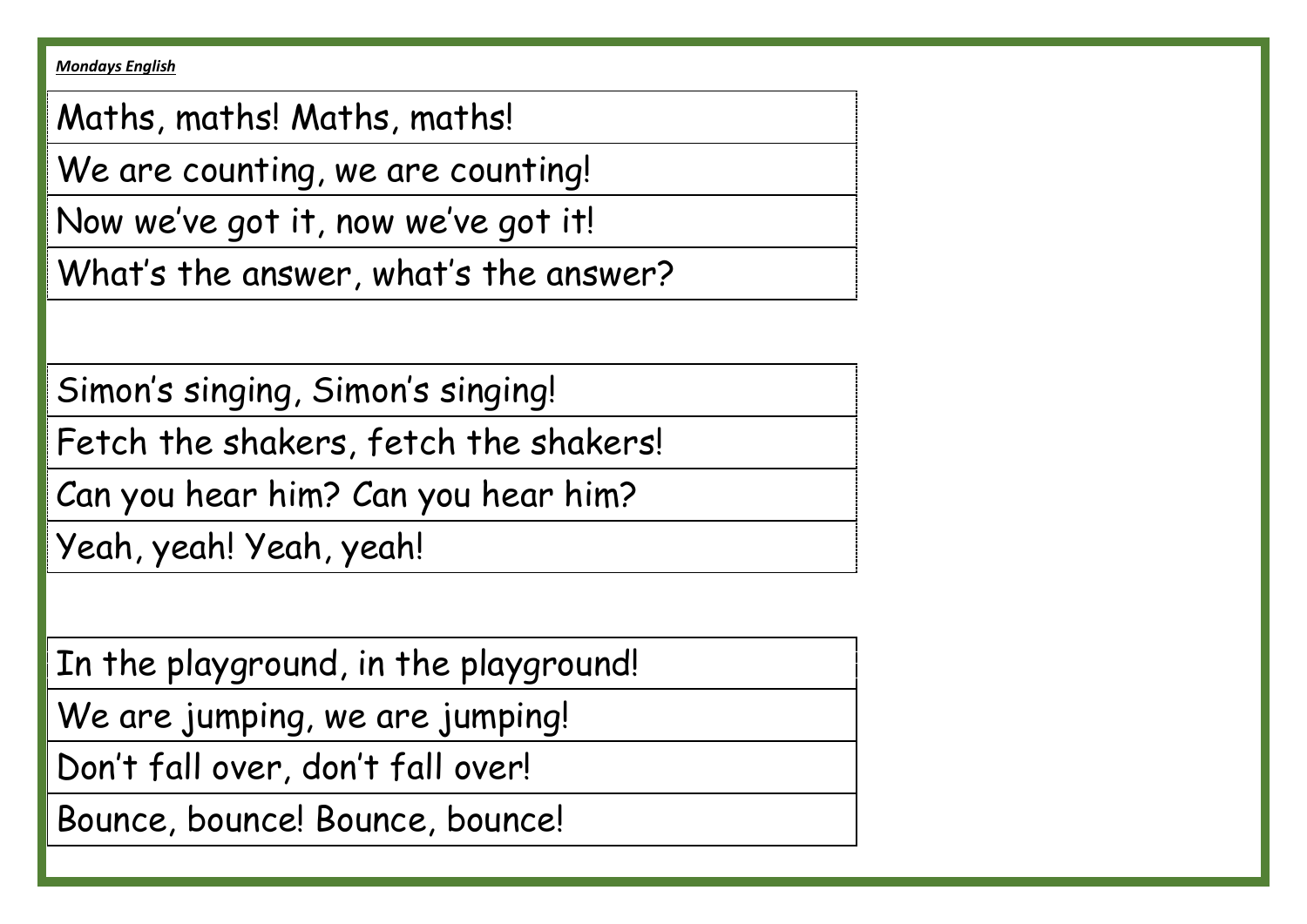# **Tuesdays English**

## **Sing a song of sixpence**

Sing a song of sixpence, a pocket full of rye. Four and twenty blackbirds, baked in a pie. When the pie was opened, the birds began to sing. Now, wasn't that a dainty dish to set before the king?

The king was in his counting house, counting out his money. The queen was in the parlour, eating bread and honey. The maid was in the garden, hanging out the clothes, When down came a blackbird and pecked off her nose!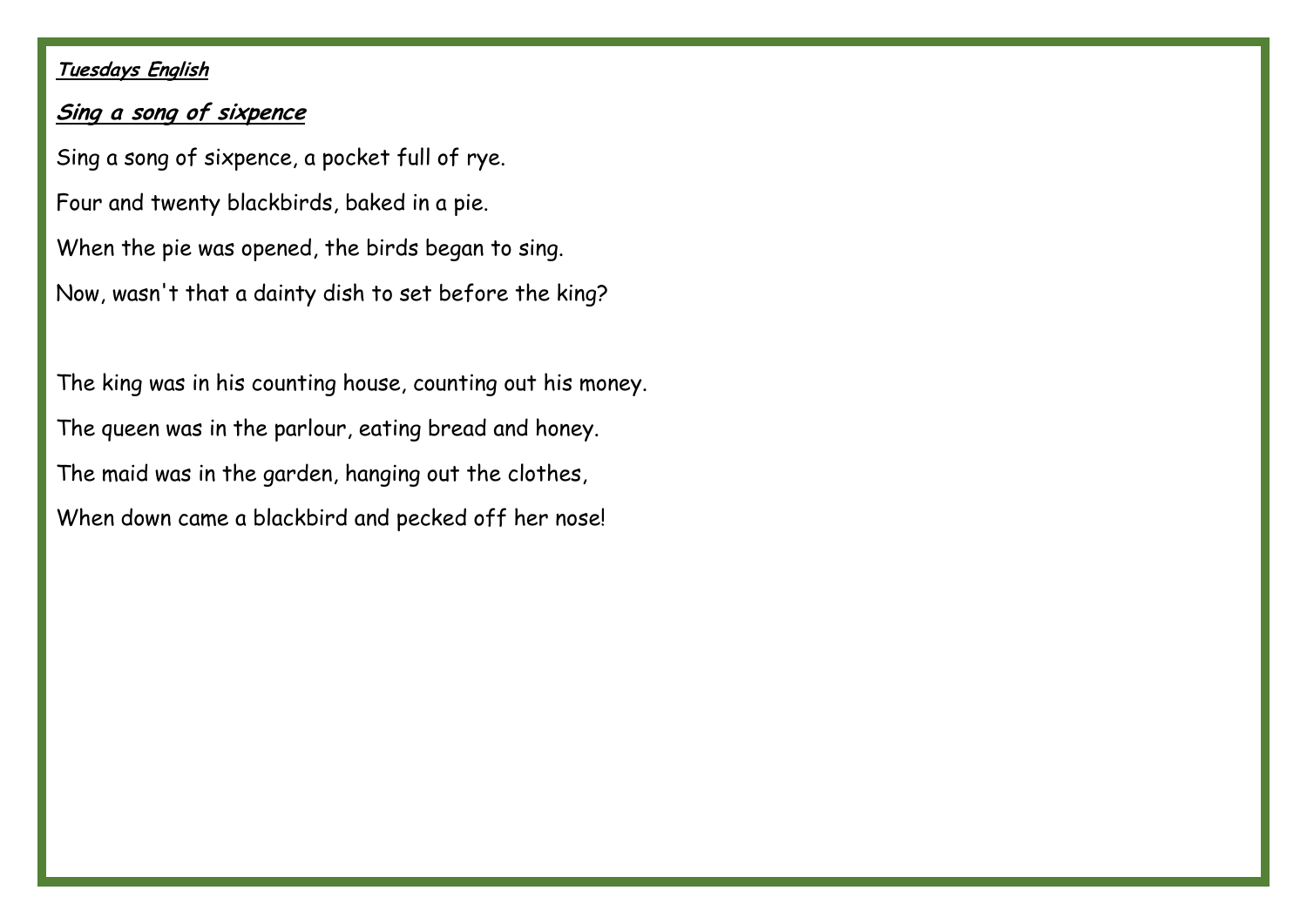# **Wednesdays English**



Jack be nimble, Jack be quick, Jack jump over The candlestick.

# Ding Dong Bell

Ding dong bell Pussy's in the well Who put her in? Little Tommy Thin. Who pulled her out? Little Tommy Stout. What a naughty boy was that To try to drown poor pussy cat Who ne'er did any harm But killed all the mice in Father's barn.

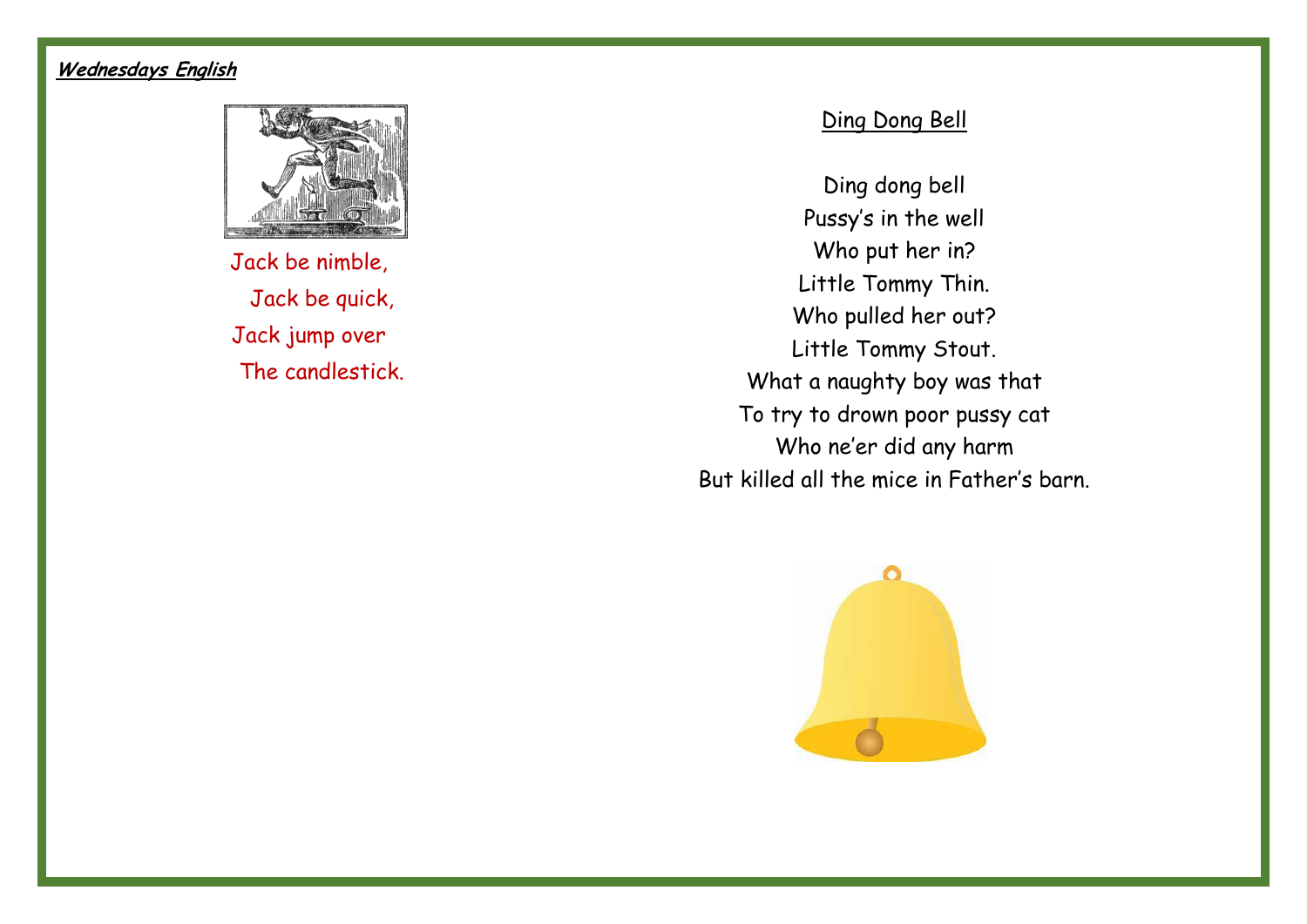Oranges and Lemons 'Oranges and lemons,' Say the bells of St Clement's.

'You owe me five farthings,' Say the bells of St Martin's.

'When will you pay me?' Say the bells of Old Bailey.

'When I grow rich,' Say the bells of Shoreditch.

'When will that be?' Say the bells of Stepney.

'I do not know,' Says the great bell of Bow.

(Chanted after song) Here comes a candle to light you to bed And here comes a chopper to chop off your head! Chip chop chip chop — The last man's dead.

**Thursdays English** 





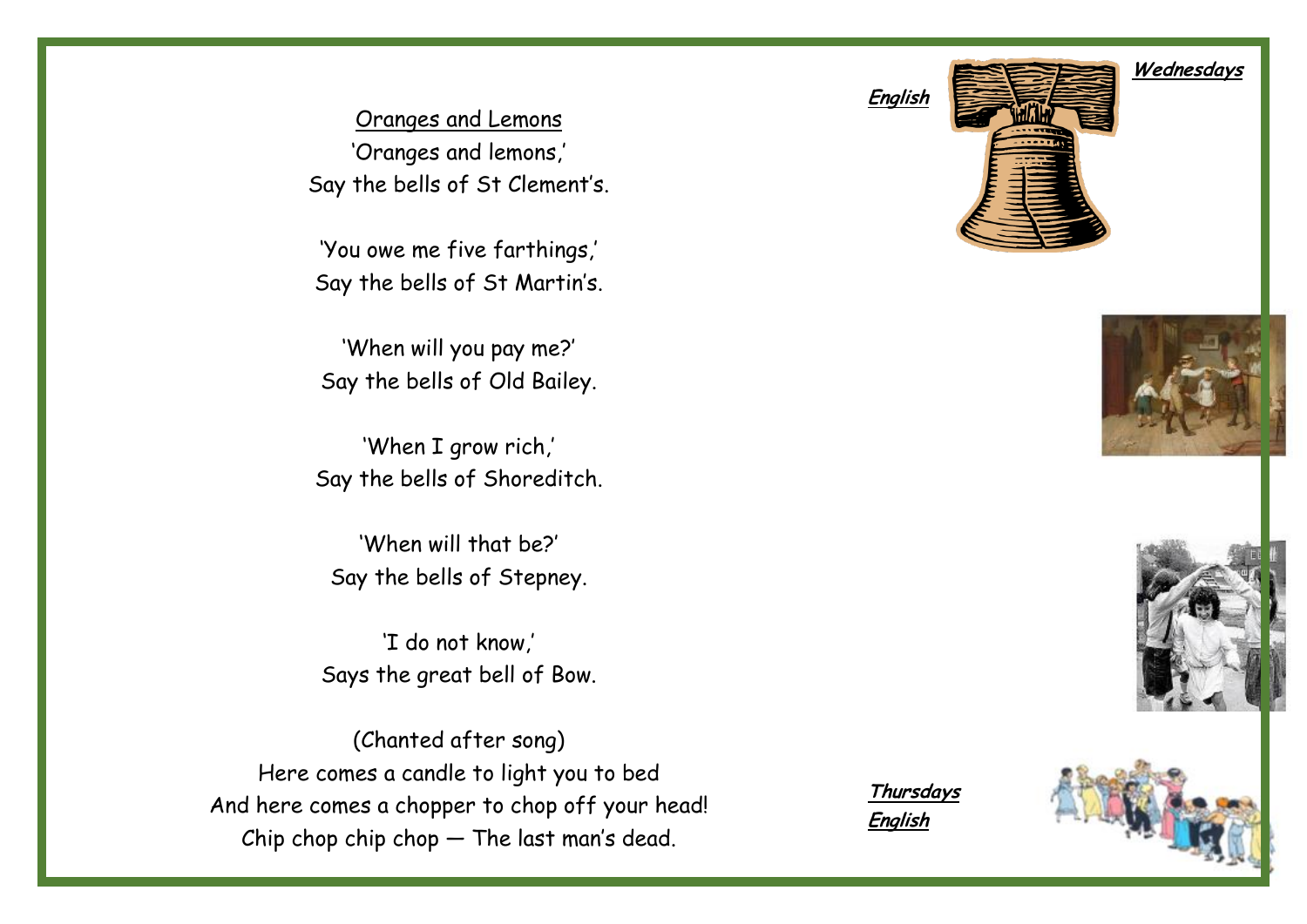Humpty Dumpty sat on a wall. Humpty Dumpty had a great fall. All the king's horses and all the king's men Couldn't put Humpty together again.

Little Bo Peep has lost her sheep And can't tell where to find them. Leave them alone, And they'll come home, Wagging their tails behind them

> Pussy cat, pussy cat, Where have you been? I've been to London to see the Queen Pussy cat, pussy cat, What did you do there?

Baa, baa, black sheep, Have you any wool? Yes sir, yes sir, Three bags full. One for the master, One for the dame, And one for the little boy Who lives down the lane.

Hey diddle diddle, The cat and the fiddle, The cow jumped over the moon, The little dog laughed to see such fun, And the dish ran away with the spoon

> Jack and Jill went up the hill To fetch a pail of water. Jack fell down and broke his crown, And Jill came tumbling after.

Up Jack got and home did trot As fast as he could caper; He went to bed to mend his head With vinegar and brown paper.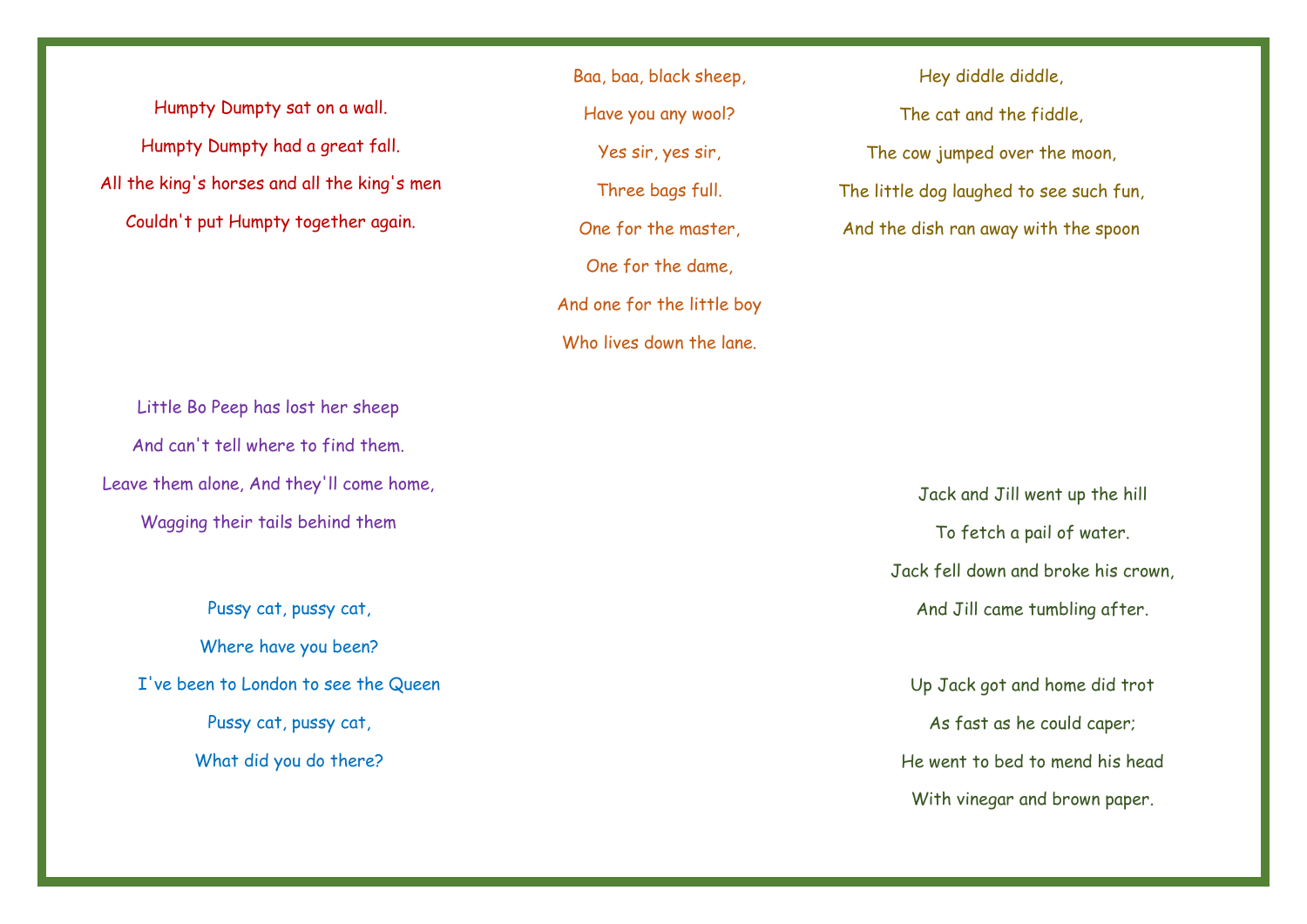# **Guided reading:**

**This week we would like you to look at another book or story at home and complete the activities below.** 

| Monday                                             | Tuesday                        | Wednesday                    | Thursday                     | Friday                        |
|----------------------------------------------------|--------------------------------|------------------------------|------------------------------|-------------------------------|
| Draw the main character from                       | Write a list of adjectives you | Draw two characters from the | Create a new front cover for | Think about what might happen |
| your story.                                        | can find in your story.        | book.                        | your book.                   | next in the story.            |
|                                                    |                                | Draw them and write what     |                              | Can you create a story map to |
| What is your characters                            | Take an adjective and write it | they might say to each other |                              | show what happens next.       |
| name?                                              | in a sentence.                 | using speech bubbles.        |                              |                               |
| Write three words that<br>describe your character. |                                |                              |                              |                               |









Julia Denaldson Axel Scheffter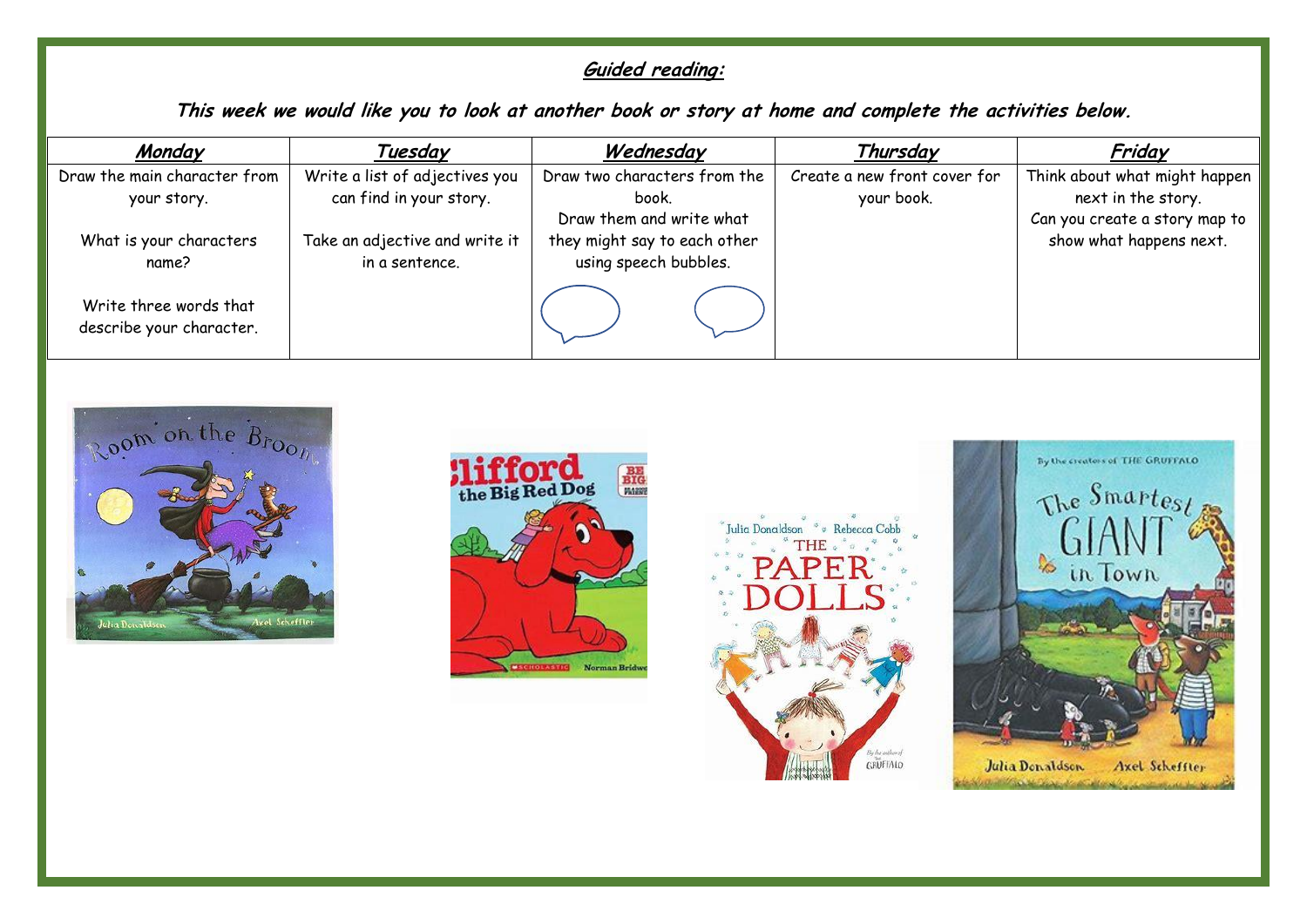#### **Science**

We would like you to research how to look after a pet. Choose a pet and either use the internet, read books or maybe you already have a pet and know how to look after it. We would then like you to create a poster about how to look after a pet. The poster has to include the pet or animal you are writing about, the food it requires, how to care for it, and how to keep it healthy.

You can put links to websites, draw pictures be creative as you like.



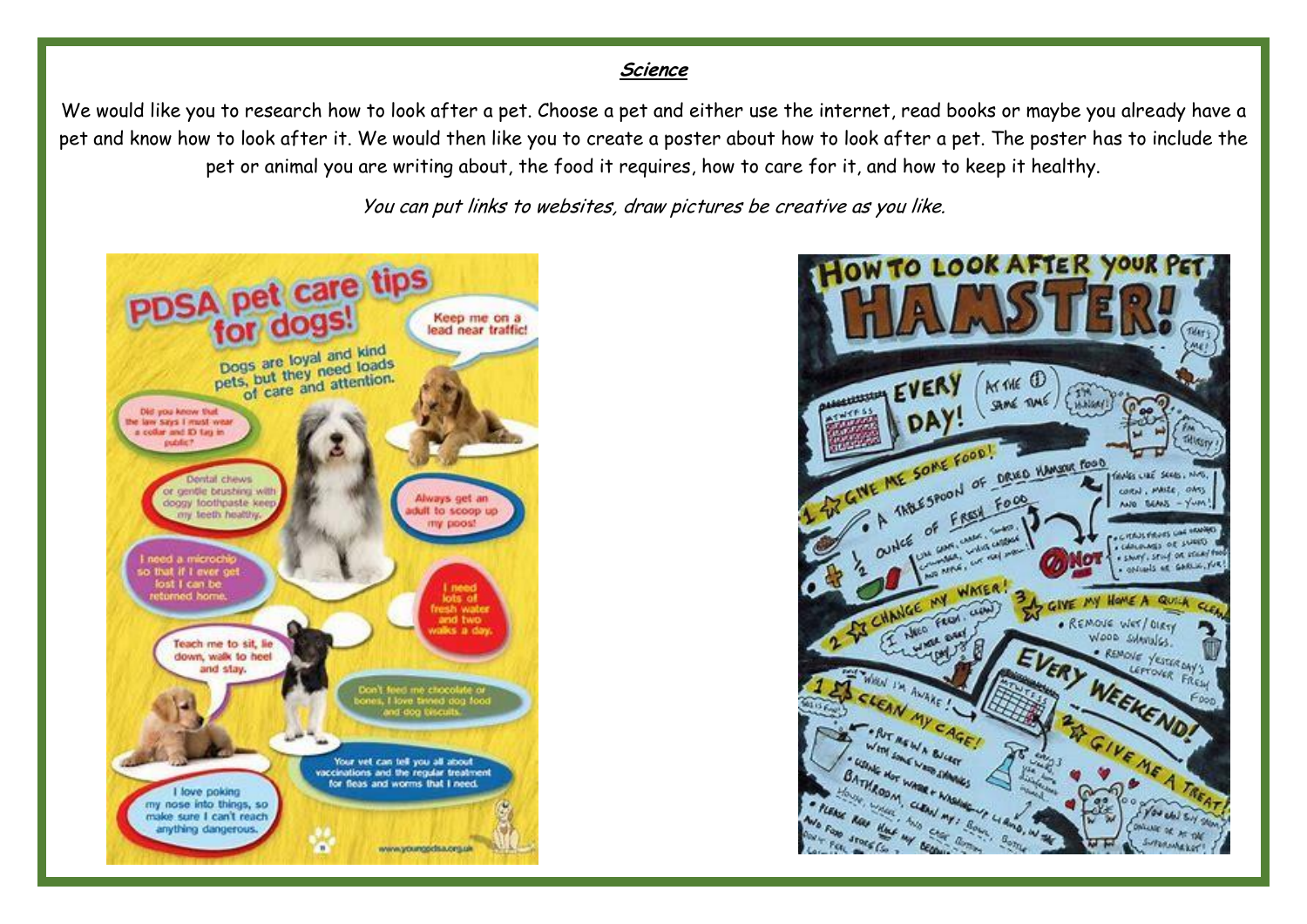#### **Maths**

We are now following the home learning that White Rose Maths is providing. This week we will be looking at time.

We follow WRM in school so children are very familiar with the features and level of questioning. There are good links on their website to other learning opportunities, such as BBC Bitesize.

Please go to [www.whiterosemaths.com/homelearning/year-1](http://www.whiterosemaths.com/homelearning/year-1)

Then go to Summer Term - Week 12 (w/c  $^{13th}$  July)

| Monday                                                          | Tuesday                                     | Wednesday       | I hursday         | •rıday                         |
|-----------------------------------------------------------------|---------------------------------------------|-----------------|-------------------|--------------------------------|
| $\overline{\phantom{a}}$<br>l ıme<br>. hour<br><b>The</b><br>то | --<br>halt hour<br><b>The</b><br>ıme<br>1 U | Writing<br>time | time<br>Comparina | rridav<br>challenge<br>Maths . |

For more challenging activities please visit:

<https://nrich.maths.org/9026>

[https://nrich.maths.org/public/topic.php?group\\_id=15&code=153](https://nrich.maths.org/public/topic.php?group_id=15&code=153)

<https://nrich.maths.org/4806>

<https://www.ncetm.org.uk/resources/42711>